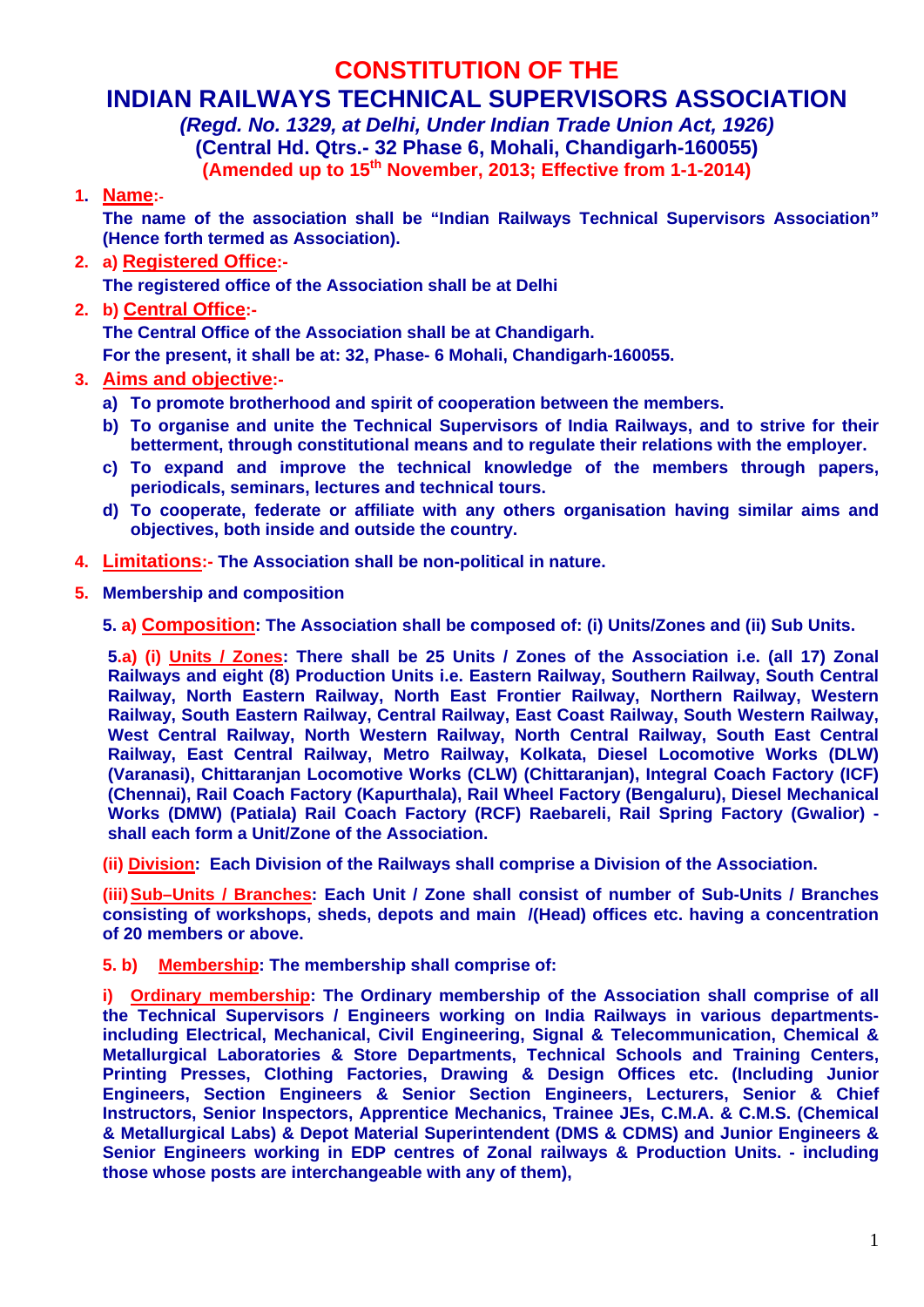**ii) Honorary Members: Persons not eligible to become Ordinary Members, may be admitted as Honorary Members of the Association, Subject to the provisions of the Trade Unions Act., and may be elected as Office Bearers, within the Limitation of the Trade Unions Act - 1926.** 

- **6. Organisational Set Up:- Following will be the Organisational set up of the Association:-** 
	-
- **(e) Sub-Units General Body**
- **(b) Central Executive Committee. (f) Sub-Units Executive Committee.** 
	-
- **(c) Unit / Zonal General Body. (g) Divisional Council**
- **(d) Units / Zonal Executive Committee. (h) Divisional Executive Committee**
- **6. (a) Central General Body:-** *(Henceforth known as C.G.B.)*

 **The C.G.B shall consist of 8 members - including Unit / Zonal Secretary - for a membership upto 500 member from each Unit / Zone and 6 members - including Unit / Zonal Secretary - from each Production Unit for a membership upto 300 members. There shall be one additional member for every 100 additional members from each Unit / Zone. Zonal Secretary shall be Ex-Officio member of C.G.B from respective units which had initially elected the members.** 

#### **6. (b) Central Executive Committee:** *(Henceforth Known as C.E.C)*

**The C.E.C shall consist of the following;** 

| <b>President</b>                        |    | <b>Senior Organising Secretary *</b>           |    |
|-----------------------------------------|----|------------------------------------------------|----|
| <b>Working President</b>                |    | <b>Organising Secretary</b>                    |    |
| <b>Sr. Vice President</b>               |    | <b>Central Treasurer</b>                       |    |
| <b>Vice President</b>                   | 6  | <b>Asstt. Central Treasurer</b>                |    |
| <b>General Secretary</b>                |    | <b>Zonal Secretary (Ex-Officio member)</b>     | 25 |
| <b>Senior Joint General Secretary *</b> | 2  | <b>CEC Members (One from each Unit / Zone)</b> | 25 |
| <b>Joint General Secretary</b>          | 23 | <b>Auditor</b>                                 |    |

**\* Senior Joint General Secretary & Senior Organising Secretary** *shall be nominated by President in consultation with General Secretary.* 

*Provided that one shall be a Member of the Association for atleast 3 years before being eligible to be an Office Bearer of C.E.C.* 

*Note:-i) One auditor will be nominated by the C.G.B.* 

*ii) All the Units must be represented in the C.E.C.* 

*iii) General Secretary and Treasurer shall be from one Unit for easy working.* 

**Functions of the C.E.C.:- The C.E.C. shall hold control & administer the property & funds of the Association - with its own resolutions and that of the C.E.C. - within the framework of the policies adopted by the C.G.B. The members of the C.E.C. will be elected by & out of the C.G.B. and normally be in office till the next election.** 

# **6. c) Units General Body :-** *(Henceforth known as U.G.B.)*

 **All the Units shall have their General Body consisting of representatives from each Sub-Units**  *(as per number given in Schedule 'A'***). At an average there will be one representative from every Sub-unit for every 20 members or part thereof. All Sub-unit Secretaries will compulsorily be the members of the U.G.B.** 

**Functions of the Units General Body :-** 

**a) To elect members for the C.G.B. & U.E.C. out of itself or by co-opting an Ordinary Member.** 

 **(b) To recommend any course of action desired by them or their Sub-Units.** 

# **6. d) Units Executive Committee:-** *(Henceforth Known as U.E.C.)*

 **This shall consist of the following:-** 

| $\blacktriangleleft$ | <b>President</b>               | <b>One</b> | $5 -$ | <b>Treasurer</b>                                                    | One                     |
|----------------------|--------------------------------|------------|-------|---------------------------------------------------------------------|-------------------------|
|                      | 2 Vice-President               | Two        | 6     | <b>Members</b>                                                      | <b>One from</b>         |
|                      | 3 Unit / Zonal Secretary       | <b>One</b> |       | (Secretaries of all Sub-Units shall<br>be Ex-Officio Member of UEC) | each<br><b>Sub-Unit</b> |
|                      | 4 Joint Unit / Zonal Secretary | Four       |       | <b>Auditor</b>                                                      | <b>One</b>              |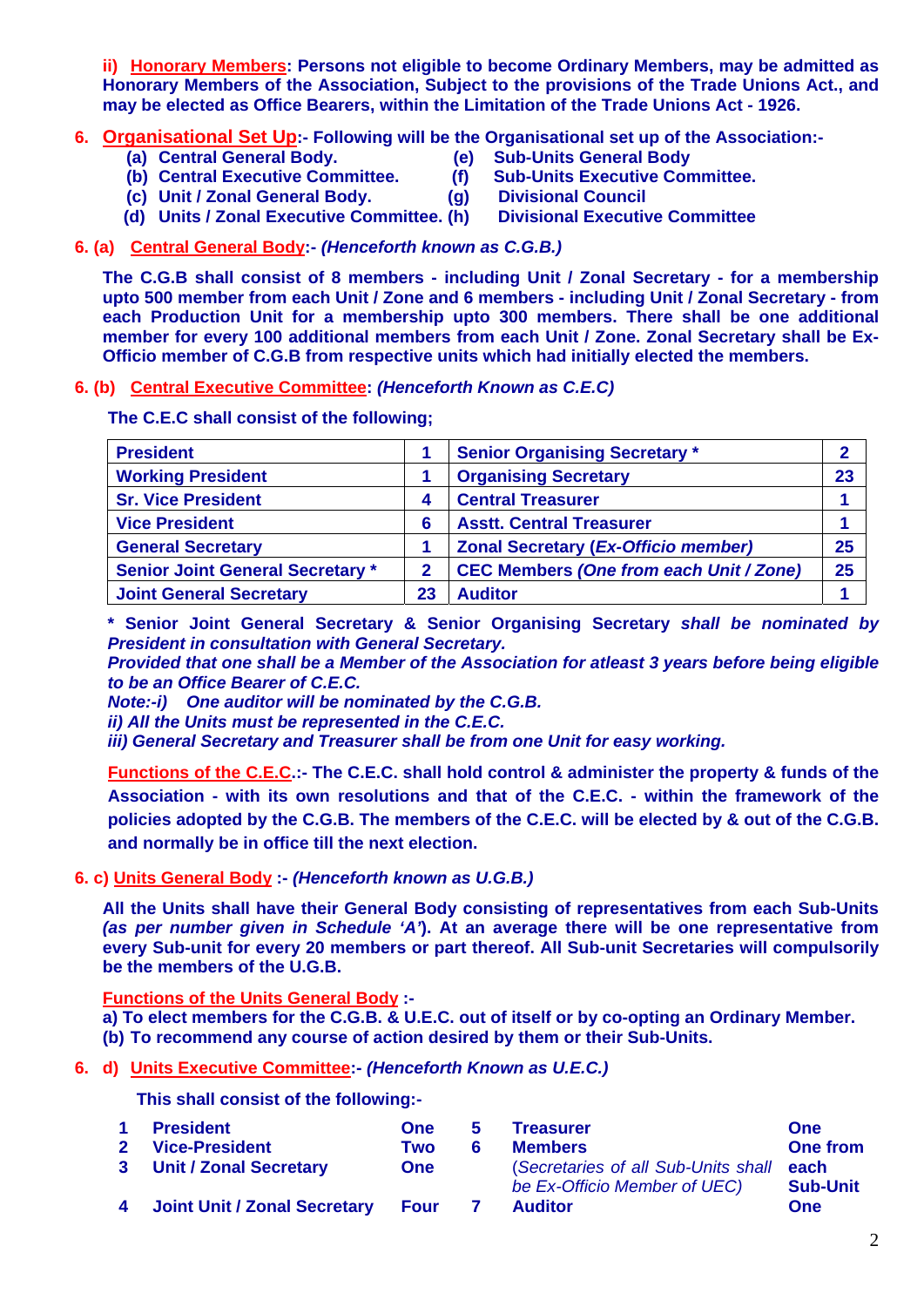**And/or such other Office Bearers as U.G.B. may decide.** 

 **Provided that one should be a member of the Association for atleast 2 years before being eligible to be an Office Bearer of UEC. However CEC may waive off this condition.** 

**Function of the Units / Zonal Executive Committee:-** 

**To implement its own resolutions and those of the C.E.C., C.G.B. & U.G.B. and to run the day to day affairs of the Unit / Zone.** 

- **6. e) Sub-Units General Body:-** *(Henceforth known as Sub-U.G.B.)*  **This shall consist of all the members of the Sub-Unit.**  *Function of Sub-U.G.B***.: i) it will recommend to the Unit General Body, the resolutions passed in its meetings. ii) It will elect delegates for Units General Body and the Sub-Units Executive Committee.**
- **6. (f) Sub-Units Executive Committee:-** *(Henceforth known as Sub-U.E.C)* **This shall consist of the following:-** 
	- **(i) President-One (ii) Secretary-One (iii) Treasurer-One**

 **(iv) Such other officer bearers, as may be found necessary by the Sub-Units General Body, according to its strength and size (v) Members—according to the strength of the Sub-Unit i.e. One for every twenty Members at an average.** 

 **N.B.:- One Auditor will be nominated by the Sub-U.E.C. / Sub-U.G.B.** 

**Functions of Sub-Unit Executive Committee:- To implement its own resolutions and those of the Unit General Body, Unit Executive Committee, Central General Body & Central Executive Committee.** 

**6 (g) Divisional Council:- Each Division will have a Divisional Council comprising of all the Secretaries and Presidents of all branches / Sub Units in the Division.** 

Functions of the Divisional Council:- The Divisional Council shall look after the functions of **the Association in the Division and Execution of the Directives and resolution of the U.G.B./U.E.C. and C.E.C./C.G.B. The Council shall normally meet atleast once in year and elect Divisional Executive Committee.** 

**6. (h) Divisional Executive Committee:-** *(Henceforth known as D.E.C)* **The D.E.C shall consist of following:** 

| <b>Divisional President</b>        |      |
|------------------------------------|------|
| <b>Divisional Vice President</b>   | $-2$ |
| <b>Divisional Secretary</b>        | $-1$ |
| <b>Joint Divisional Secretary</b>  |      |
| <b>Divisional Organising Secy.</b> |      |
| <b>Divisional Cashier</b>          | -1   |

 **The Divisional Office Bearers will have corresponding functions at the Divisional level (similar to those of the UEC).** 

- **6. (g) Special Committees:- Such committees will be appointed from time to time by the Executive Committee to render a particular service of temporary character. They will cease to exist as soon as they have performed the assignment given to them and submitted their report thereon. If a committee gives an unsatisfactory report, a new committee may be appointed for the purpose.**
- **7. Funds:- (A) Funds of the Association shall comprise of :-** 
	- **(I) Subscription. (II) Donations.**
- **7. (I). Subscription:- (i) (a) Annual subscription for the member shall be Rs.300 per head and will be**  collected at the Sub-Unit level by 31<sup>st</sup> March of each year & shall be forwarded to the Unit **Treasurer & Central Treasurer respectively latest by 30th June of each year as per clause 7(A)(iii).**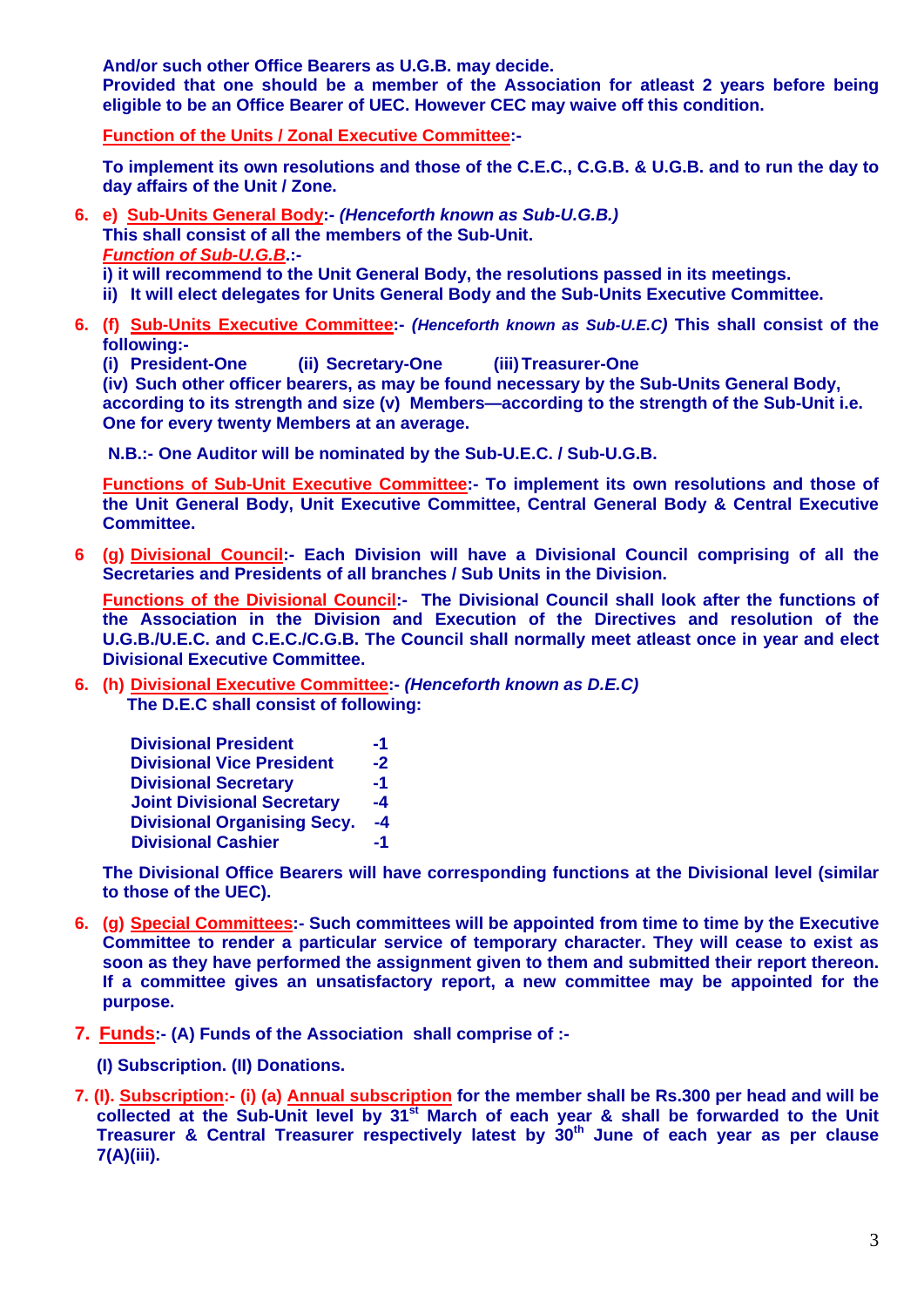- **7. (I)(i)(b) Life Membership:- Life Membership of the Association shall be Rs.3000 per member and the amount thus collected shall be forwarded & kept in fixed Deposit Account at centre, Unit and Sub Units Level in proportion of the distribution provided in clause 7(I)(vi)**
- **7. (I) (ii) The amount of Subscription may be increased or decreased according to the necessity of funds required for the purpose with the consultation of Central Executive Committee; proper notification in this regard will be given to the members by the Central / Unit Executive Committee, at least 10 days before the month of enforcement. But prior to implementation, the amendment shall be sent to Registrar Trade Union, for approval.**
- **7. (I) (iii) Life membership may be revised by the CGB as per requirement and may be notified accordingly.**
- **7. (I)(iv) Existing Life Members will have the option to pay the difference of the amount of the life membership paid by them and as enhanced from time to time - within one year of such a revision thereof; or to become an ordinary member and pay their annual subscription thereof.**
- **7. (I)(v) Distribution of Annual Subscription:- Annual Subscription of the Association, as provided for in clause 7(A)(1), shall be distributed among the Centre, Units & Sub-Units in the following proportion:-**
- **7. (I)(v) (A) Distribution In case of Zonal Railways:**
	- **a. Central Quota Rs.100 per Member**
	- **b. Unit/Zonal Quota Rs.60 per Member**
	- **c. Sub-Unit Quota: Rs.60 per Member**
	- **d. "Voice of Rail Engineer" (VRE) (Official journal of Assn.): Rs. 80 per member**
- **7. (I)(v) (B) Distribution In case of Production Units & Metro Railways:**
	- **a. Central Quota Rs.120 per Member**
	- **b. Unit or Zonal Quota Rs.100 per Member**
	- **c. Voice of Rail Engineer (VRE) (Official journal of Assn.): Rs. 80 per member**
- **7. (I)(vi) Distribution of Life Membership:- The fund collected as Life membership of the Association shall be distributed among the Centre, Units & Sub-Units in the following proportion:-**
- **7. (I)(vi) (A) Distribution of Life Membership In case of Zonal Railways:**
	- **a) Central Quota Rs.1000 per Member**
	- **b) Unit/Zonal Quota Rs.600 per Member**
	- **c) Sub-Unit Quota: Rs.600 per Member**
	- **d) "Voice of Rail Engineer" (VRE) (Official journal of Assn.): Rs. 800 per member**
- **7. (I)(vi) (B) Distribution of Life Membership In case of Production Units & Metro Railways:**
	- **a. Central Quota Rs.1200 per Member**
	- **b. Unit or Zonal Quota Rs.1000 per Member**
	- **c. "Voice of Rail Engineer" (VRE) (Official journal of Assn.): Rs. 800 per member**
- **7. (I)(vii) It will be the moral duty of all the members to pay their subscription automatically & voluntarily, before the last date of March every year.**
- **7. (I)(viii) The amount of subscription shall be sent by the Unit/Sub-Unit Secretary/Treasurer to the Central Treasurer, Unit Treasurer & Manager VRE – as per distribution of Funds indicated heretofore, along with List of Members & their complete addresses, preferably before the last day of April every year.**
- **7. (I)(ix) Subscription may be deposited in advance, if a member wishes to do so.**
- **7. (II) Donations:- Donation may be collected through the directives of the C.E.C., U.E.C. and Sub-U.E.C. as & when required - with intimation to the C.G.B.**

**N.B:-Funds of the Central shall comprise of its share of the subscription received from the Units and the donations as and when collected. Funds of the Units shall comprise of its share of the subscription (after forwarding that of the Center) and the donations, as and when collected.**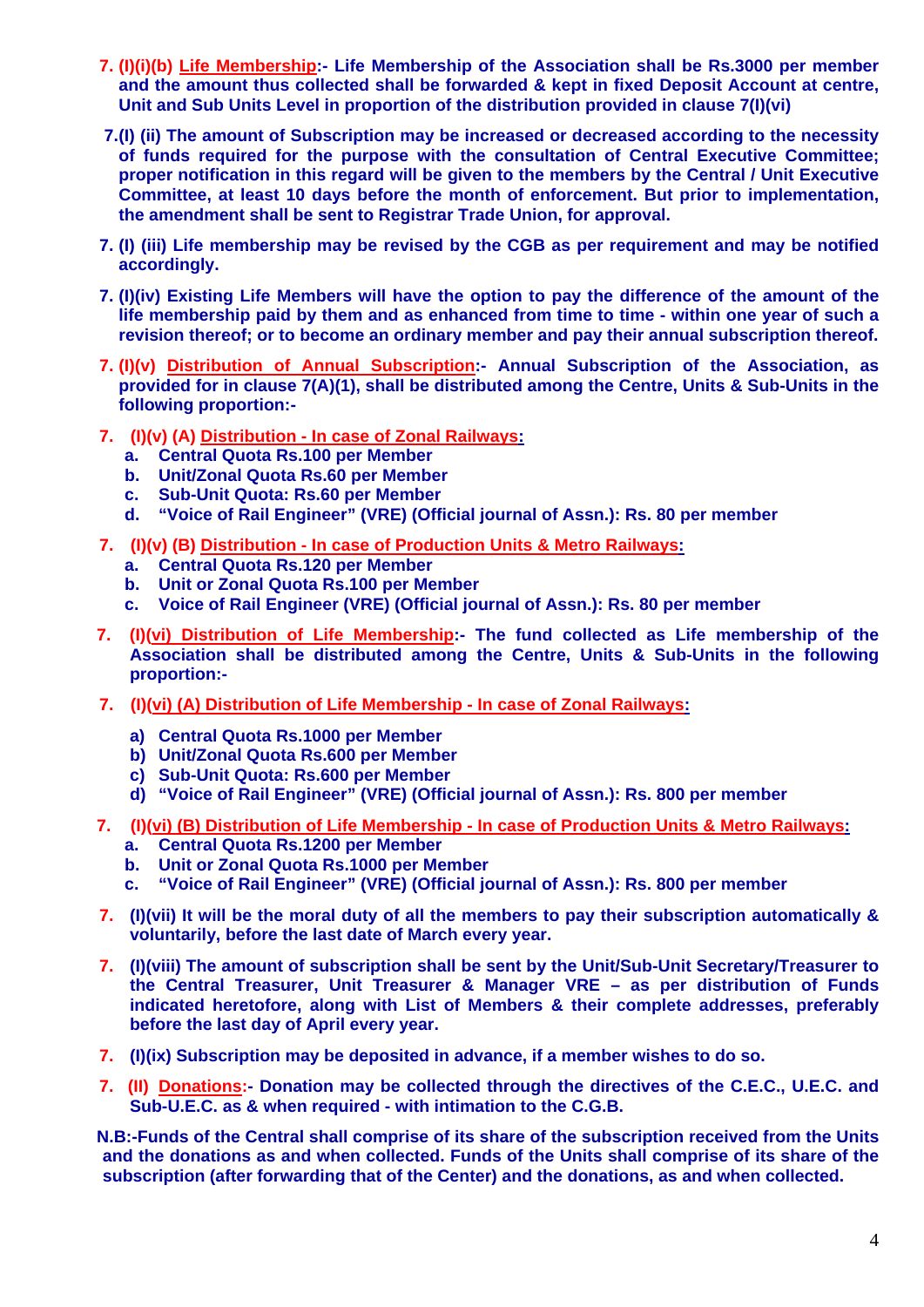- **7. (B) Custody of Funds:- The Funds shall be kept in a scheduled bank approved by the Executive Committee and normally be operated by any two of following three co- depositors:- (i) President or Vice President, ii) General Secretary / Unit or Zonal Secretary / Sub-Unit Secretary. (iii) Treasure**
- **7. (C) Purpose for which funds of the Association can be used:-**

 **(i) General Administration of the Association and office Expenses which are incurred for the implementation of the resolutions of the Executive Committee, including reasonable traveling and incidental expenses made by the member, on outstation trips for the implementation of such resolutions. It shall be a moral binding on the member to curtail such expense thought personal sacrifices without hampering the cause.** 

 **(ii) Upkeep of the periodicals published or purchased for the benefit of the members, on technical and other concerned subjects.** 

 **(iii) Prosecution or defense of any legal proceedings to which the Association or its member is a party when such prosecution or defense is undertaken to secure the rights of the Association or its members, in the interest and scope of the Association and its resolutions.** 

 **(iv) Conduct of trade disputes of the Association or its members.** 

- **7. (D) Authorisation of the funds:- (i) President of the C.E.C. shall be authorised to sanction an expenditure for approved items and within the framework of the resolutions of the Central General Body / Executive Committee.**
- **7. (D) (ii) Imprest: An imprest amount of Rs.20000 each shall be allowed to be kept by the Central President and General Secretary (C.E.C.) and Rs.10000 each by Central Treasurer and Assistant Central Treasurer - to meet with the objectives of the Association and to meet any urgent or day to day expenditure to comply with the Resolutions of CEC & CGB – as per purposes defined in Clause 7 (C) of the Constitution. Unit Secretary & Sub-Unit Secretary shall be allowed to keep an imprest of Rs. 5000 & Rs. 500 respectively for the purpose.**
- **7. (D) (iii) TA / DA to office bearers and members of the Association for organizational work:- Office Bearers and / or Members deputed / authorized by them for the execution of the work of the Association, shall be authorized to draw TA / DA at the rates decided by C.G.B. from time to time for the period spent by them out of their headquarter, for the Association work, provided no TA / DA is charged from any other source. They shall, however be authorized to charge such conveyance charges as may be actually spent by them for the execution of the Association work.**
- **7. (E) Financial Year:- The financial year shall start from 1st January and close on 31st December.**
- **7. (F) Upkeep of Accounts:- (i) The Central Treasurer shall be responsible for the money received by him by way of Subscriptions or Donations, keep the account of that and put up the same to the C.G.B. after getting it audited.**

 **(ii) The Unit Treasurer shall keep the account of money received by him by way of Subscriptions or Donations, and submit the same annually to the U.G.B., after getting if audited. The accounts shall then be forwarded to the Central Treasurer.** 

 **(iii) The Sub-Unit Treasurer shall keep account of money received by him by way of Subscriptions or Donations according to Clause 7(a) & submit the account to Unit & Central Treasurer annually after getting it audited and passed by Sub U.G.B.** 

**8. Duties and Powers of the Office Bearers:-** 

**8. (a) President: - The President shall represent the Association on all the occasions in conformity with the policy of the C.E.C. & C.G.B. & shall preside over all meetings. In case of emergency he may issue directives subject to the ratifications by C.E.C. or C.G.B. in case of Centre and respective Executive Committees or General bodies-in-case of Units & Sub-Units, within three months. President may nominate any of the Ordinary or Honorary Members to**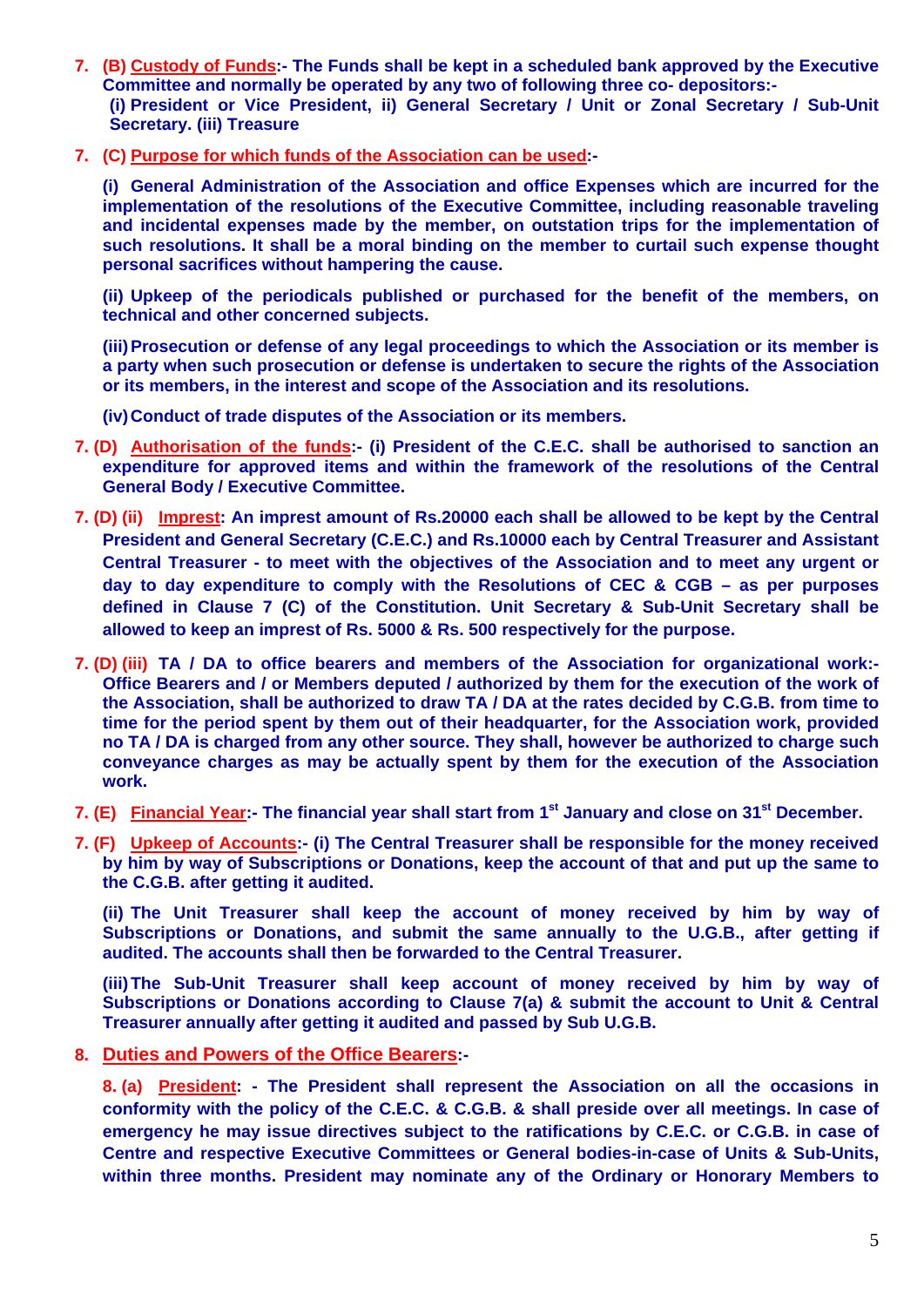**work against the vacancies caused by such Office Bearers, who relinquish or are removed, as per provision of clause 12 (C).** 

**8. (b) Working President / (Senior) Vice President:- The Working President / (Senior) Vice President shall represent the President, in his absence, in all affairs of the Association (in that order).** 

**8. (c) General Secretary:-** 

 **(i) To undertake the implementation & execution of the resolutions & decision of the C.G.B. & C.E.C & to undertake projects for organizational purpose & for implementation / execution of the said resolutions, within the frame work of the Constitution.** 

 **(ii) To convene meetings of the C.E.C. & C.G.B.** 

 **(iii) To keep minutes of the meeting and also prepare agenda - in consultation with the President.** 

 **(iv) To conduct correspondence relating to the Association.** 

 **(v) To prepare annual report & submit the same to C.G.B.** 

 **(vi) To use the funds of the Association in accordance with the Aims & Objects of the Association as desired by C.E.C. for implementation of its resolution and for other legitimate purposes.** 

 **(vii) To submit the annual return to, and correspond with the Registrar Trade Unions regarding returns, records & changes etc. as prescribed by the I.T.U. Act, 1926.** 

 **(d) Senior Joint (General) Secretaries / Joint (General) Secretaries:-** 

 **Joint (General) Secretaries shall perform the duties of the Secretary / General Secretary in his absence & help the (General) Secretary in performance of his duties.** 

**8. (e) Senior Organization Secretaries / Organization Secretaries:- Organization Secretaries will help the (General) Secretary in Organization work in the Association.** 

**8. (f) Treasurer:- He shall receive all funds in the name of the Association & Shall jointly hold an account with (General) Secretary & President / Vice President (operated by any two) in any scheduled bank approved by the Executive Committee. He shall keep accounts and shall offer the same for passing to the President. He shall make the Balance sheet & place it before the C.G.B. after getting it audited.** 

**8. (g) Unit / Zonal & Sub-Unit Secretary:- The Unit / Zonal & Sub- Unit Secretaries shall look after the Organization of the Association in the respective Units / Sub-Units and will assist the General Secretary in bringing & keeping the Association on firm footing. They will convene the meeting of U.G.B. & U.E.C. (and Sub-U.G.B & Sub-U.E.C respectively) in consultation with the President of the Unit / Sub-Unit & intimation to C.E.C. / General Secretary.** 

**8. (h) Auditor: - He will audit the accounts atleast once a year and submit report to the President C.E.C. / U.G.B. (in the case of Unit) and Sub-U.G.B. (in case of Sub-Unit).** 

**8. (i) Member: - Members of the C.E.C. shall be elected annually as per provision of clause 6(b) by the C.G.B. Similarly the members of the C.G.B. will be elected by different Unit General Bodies as per provision of Clause 6(a) and those of U.G.B., U.E.C. and Sub-U.E.C. - as per provision of Clause 6(c) , 6(d) and 6(f) respectively.** 

## **9. Meetings:-**

**9. (a) Quorum:- Quorum for the General Body Meetings / Executives Committee Meetings shall be 1/3rd of their strength.** 

**9. (b) Any 1/3rd General Body Members can requisition a meeting. In case General Secretary/ Secretary fails to call meetings (with in a reasonable time) the requisitionists shall have the right to hold the meeting and its decision shall be final.** 

**9. (c) At least one meeting of General Body must be held in a year when annual accounts, after having being audited, must be passed.** 

**9. (d) Notice for meeting:- A notice of one month shall be given for all meeting. The notice will be issued by the General secretary / Secretary in consultation with the President and shall**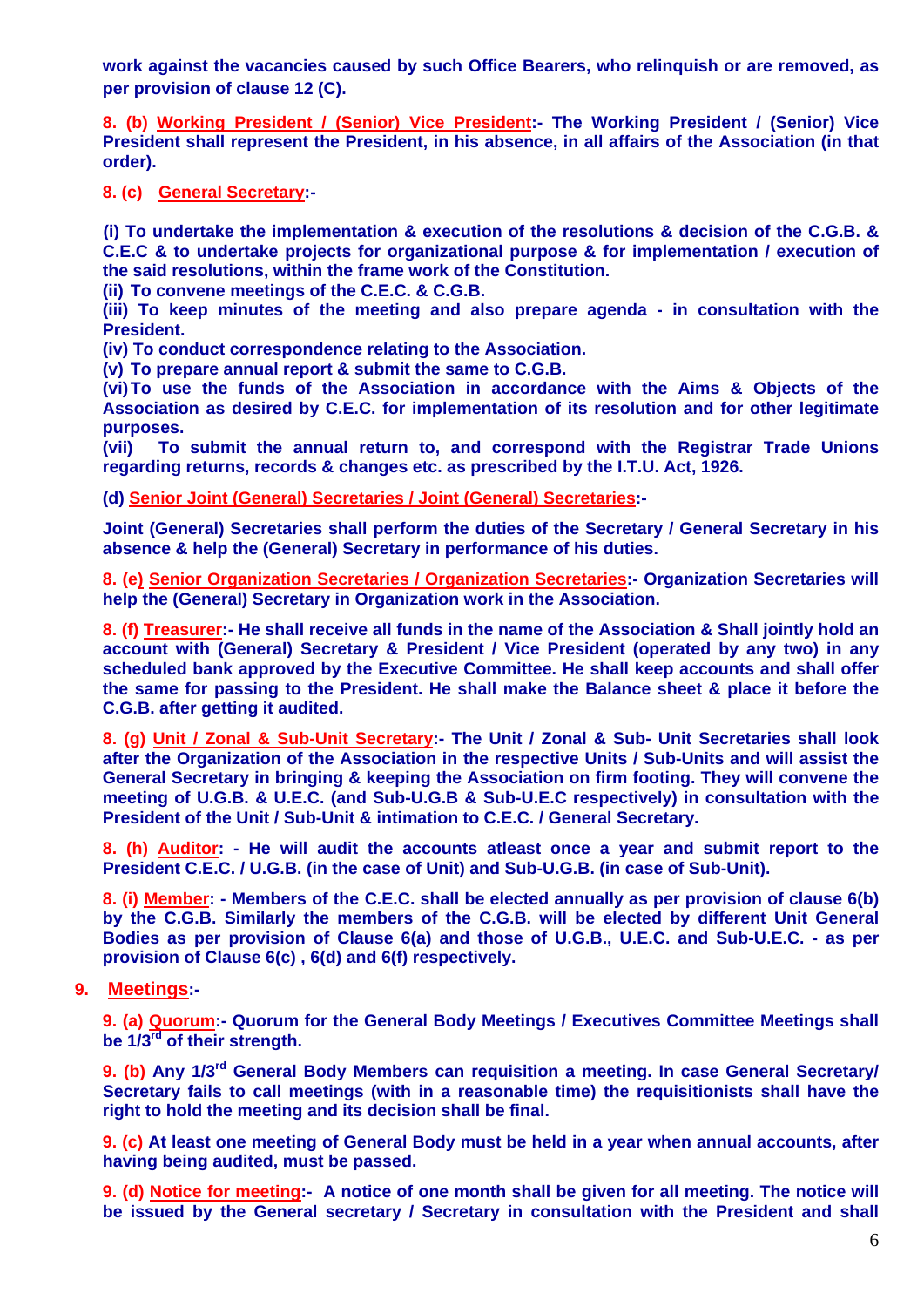**contain the agenda. The President may call an emergency meeting. But it is not incumbent to give one month notice (for the same), although, a reasonable time must be given (at least 7 clear days in case of C.G.B., C.E.C., U.G.B. and U.E.C.)** 

**9. (e) Any member who is otherwise not attached to the Executive Committee or General Body may attend the meeting as an observer - but he shall not be entitled to vote for any thing.** 

**10. Removal from membership:-** 

**(a) By resignation** 

**(b) Any member falling in arrears due to him for more than one year. Those arrears may, however, be waived off in special case if the Sub-U.E.C. finds proper to do so, but levy a reentry fee.** 

**(c) By a special resolution of C.E.C./U.E.C / Sub-U.E.C. in case a member fails to abide by the resolution & decision of the Association. The member may however, appeal to the Unit President & subsequently to the Central President in the regard, who in return may revoke the decision after the issue.** 

**11. Any member who ceases to be a Member - due to any of the above said reasons - will forfeit his rights to all benefits accorded to a Member. He shall not be entitled to refund of any sum paid by him to the Association.** 

## **12. Removal of Office Bearers:-**

**(a) By resignation.** 

**(b) By a vote of on confidence passed by 1/3rd majority of the total strength or 50 % of the members present, whichever is higher, in an ordinary or special meeting called for the purpose. The notice for such meeting shall be given at least 15 days in advance in the case of C.G.B. & U.G.B. & 7 days in case of Sub-U.G.B.** 

**(c) Office Bearer/ Member of the Sub-Unit Executive Committee may be removed by the Unit President & those of the Unit Executive Committee by the Central President through a special order on the recommendations of the Unit Secretary and the General Secretary respectively if they find sufficient grounds to do so on the following principals:-** 

**(i) Anti- Association activities.** 

**(ii) Disregard of the directives & resolutions of the Association.** 

**(iii) Lack of organizational functioning or non- collection or non - payment of dues.** 

 **President may, in that case, nominate new Office Bearers / Members to look after, on adhoc basis, the functions of those removed and arrange for a re-election of the Office Bearers, within three months of each removal.** 

**13. Inspection, Audit & List of Members:-** 

**(a)(i) Account book of the Association shall be open for inspection to all members of Central Body.** 

**(ii) Account Books of the Association shall be got by competent Auditors to be appointed by the C.E.C. & audit will be done every year after 31st December, in accordance with the provisions of the I.T.U. Act 1926 and the regulations framed there under.** 

**(iii) Accounts of the Units shall be audited by competent Auditors appointed by he Executive Committee, & shall then be sent by 31st January to C.E.C. for final approval.** 

**(iv) Accounts of the Sub-Units shall be audited by competent Auditors appointed by the Executive Committee & shall be submitted by 15th January to U.E.C. for final approval.** 

- **13. (b) List of members:- A List of members shall be maintained at Central, Units and Sub-Units levels and the same shall be open for inspection by the Officers Bearers and Members of the Association.**
- **14. Decisions:- All decision in the meeting shall be taken in the form of resolutions, voting will be by show of hands and the decision of the Chairman will be final regarding the result of voting. The decision shall not be called to question in any way by any one.**